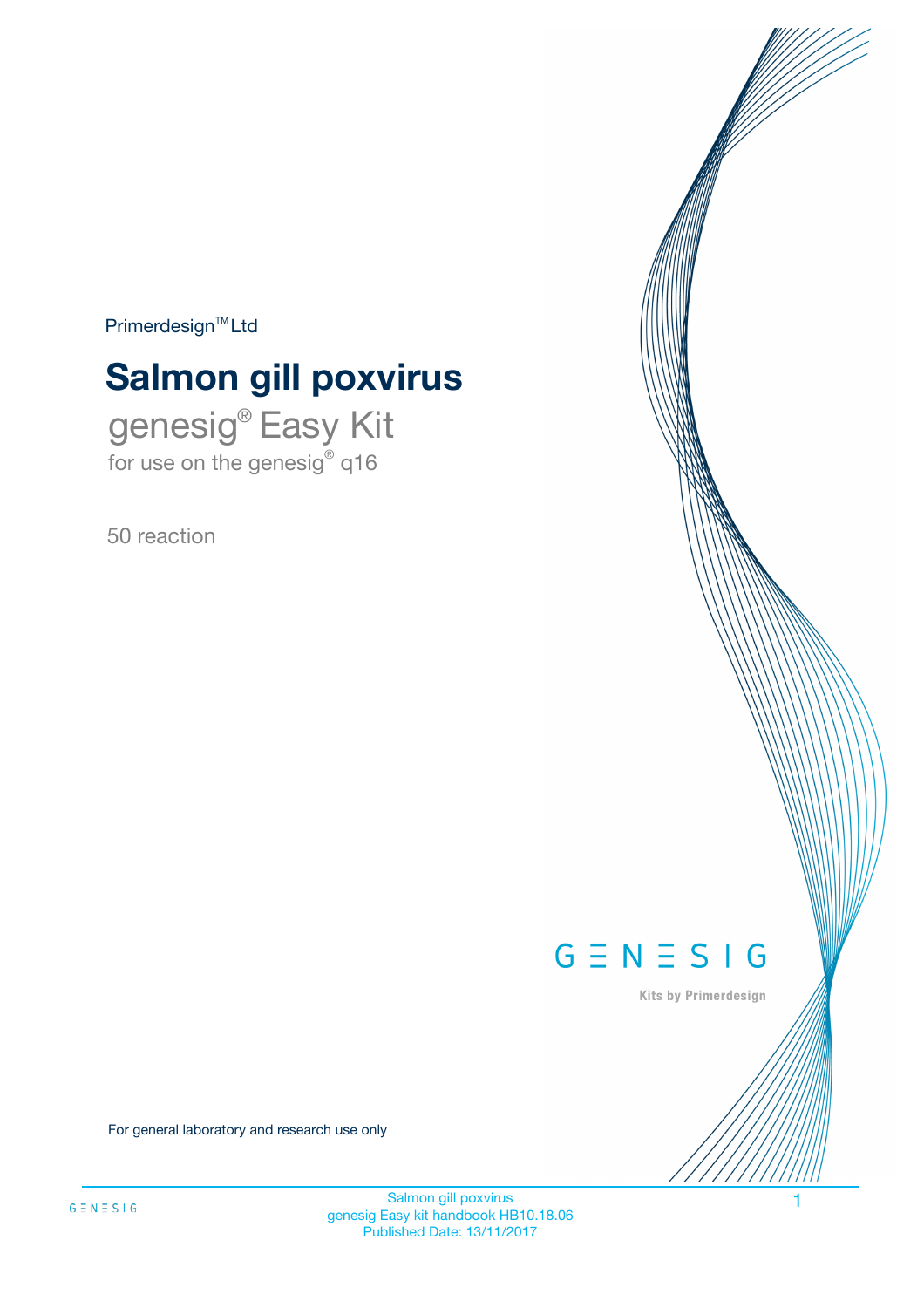# genesig® Easy: at a glance guide

## **For each DNA test**

| Component              | <b>Volume</b> | Lab-in-a-box pipette |  |
|------------------------|---------------|----------------------|--|
| SGPV reaction mix      | 10 µl         |                      |  |
| <b>Your DNA sample</b> | $10 \mu$      |                      |  |

## **For each positive control**

| Component                 | Volume          | Lab-in-a-box pipette |  |
|---------------------------|-----------------|----------------------|--|
| SGPV reaction mix         | 10 <sub>µ</sub> |                      |  |
| Positive control template | $10 \mu$        |                      |  |

## **For each negative control**

| Component         | <b>Volume</b>   | Lab-in-a-box pipette |  |
|-------------------|-----------------|----------------------|--|
| SGPV reaction mix | 10 <sub>µ</sub> |                      |  |
| <b>Water</b>      | 10 <sub>µ</sub> |                      |  |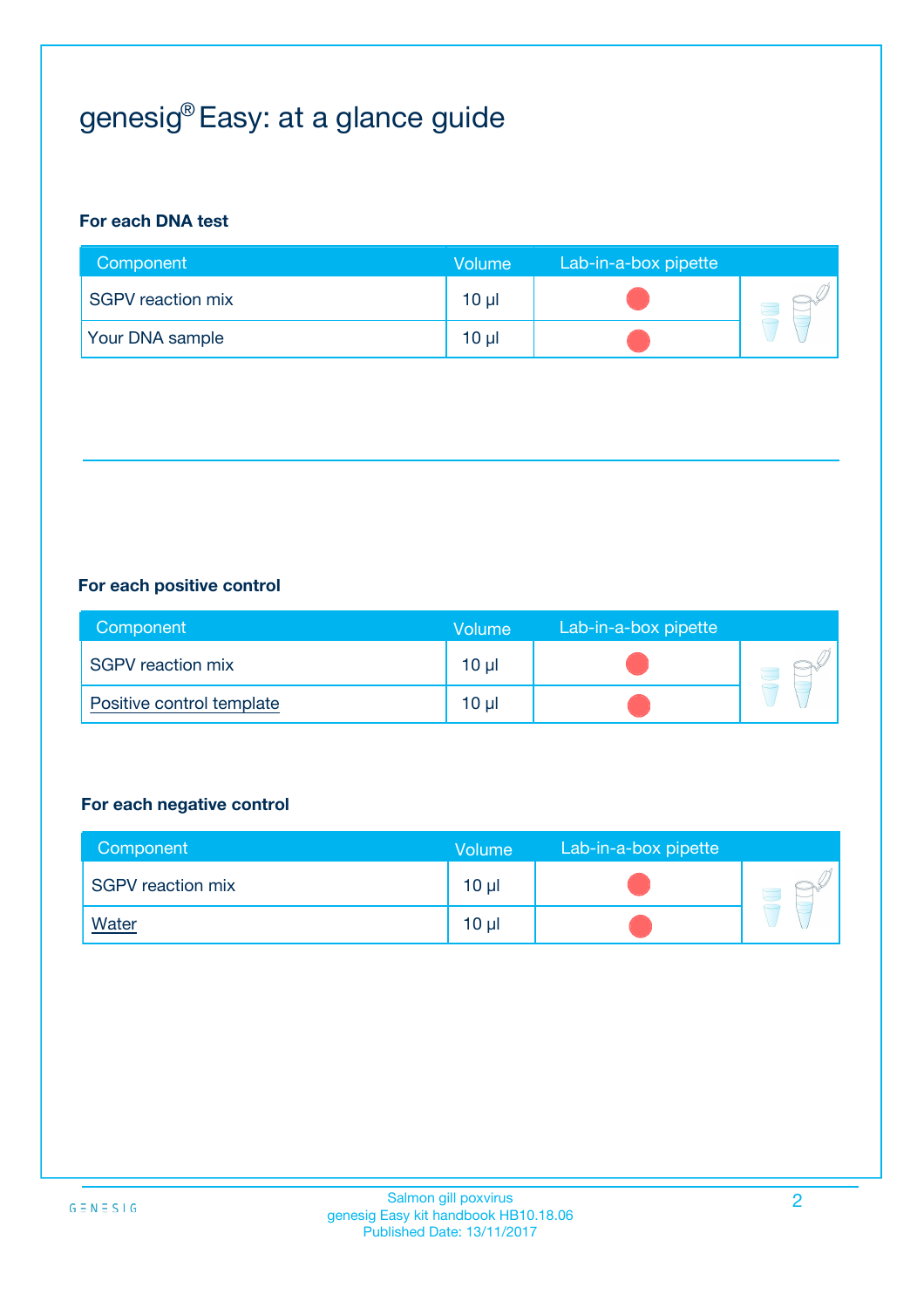# Kit Contents



# Reagents and equipment to be supplied by the user

## **genesig® q16 instrument**

## **genesig® Easy DNA/RNA Extraction Kit**

This kit is designed to work well with all processes that yield high quality DNA but the genesig Easy extraction method is recommended for ease of use.

## **genesig® Lab-In-A-Box**

The genesig Lab-In-A-Box contains all of the pipettes, tips and racks that you will need to use a genesig Easy kit. Alternatively if you already have these components and equipment these can be used instead.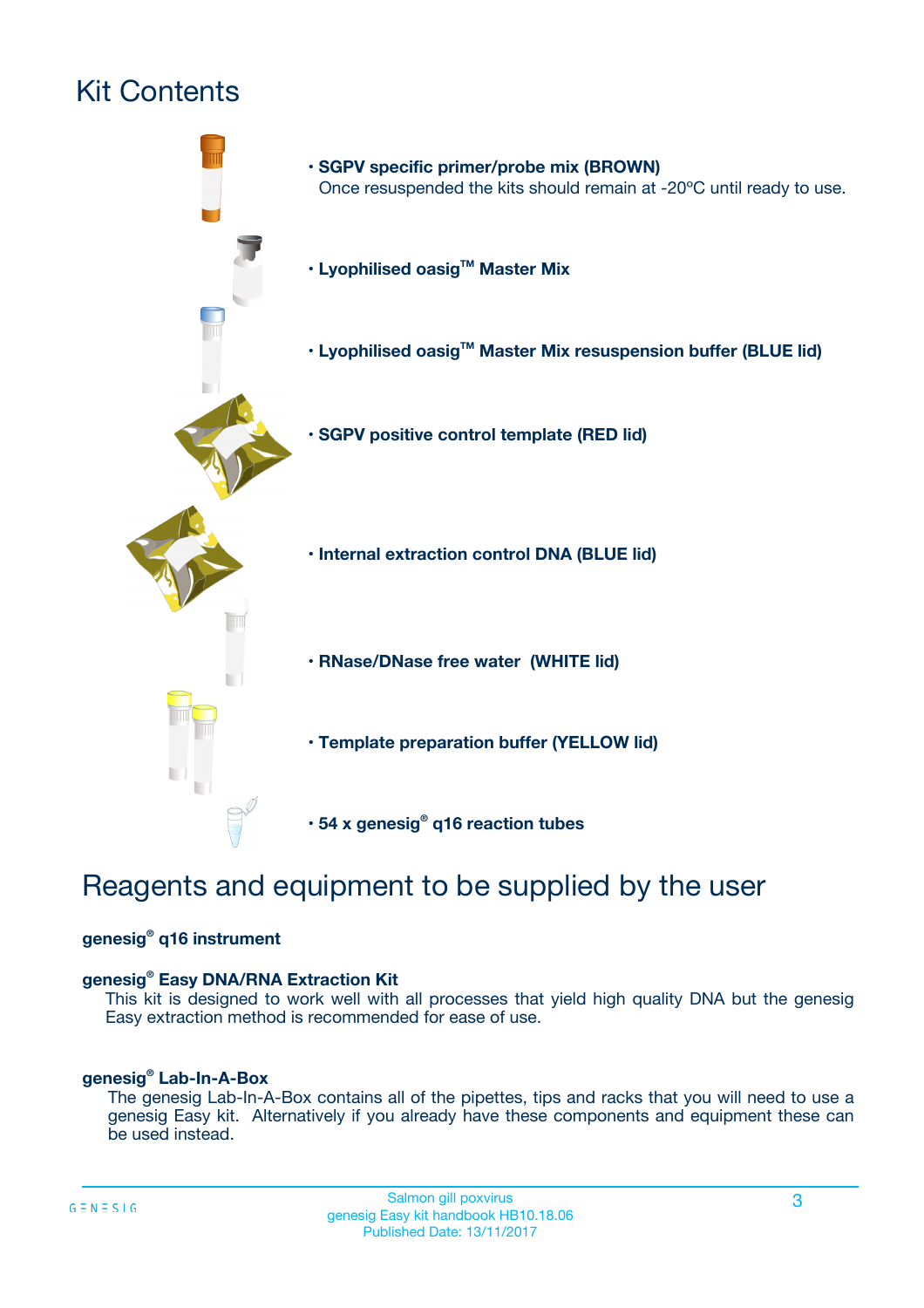# Step-by-step guide

## 1. Create your reaction mix



Use the blue pipette to transfer 500µl**\*** of the oasig Master Mix resuspension buffer into the tube of lyophilised oasig Master Mix and mix well by gently swirling. Then transfer all of that master mix into the brown tube labelled SGPV primers/probe.

**\***Transfering 525µl of the oasig Master Mix resuspension buffer to your oasig Master Mix (instead of the 500µl recommended above) will enable you to take full advantage of the 50 reactions by accounting for volume losses during pipetting. In order to do so with the genesig Easy fixed volume pipettes use 1x blue, 2x red and 1x grey pipettes to make the total volume. Please be assured that this will not adversely affect the efficiency of the test.

Cap and shake tube to mix. A thorough shake is essential to ensure that all components are resuspended. **Failure to mix well can produce poor kit performance.**

Leave to stand for 5 minutes. Now your reaction mix is ready to use.

Store the reaction mix in the freezer from hereon.

## Top tip

- Ensure that the reaction mix is mixed thoroughly before each use by shaking.
- Once resuspended do not expose genesig Easy kit to temperatures above -20°C for longer than 30 minutes at a time.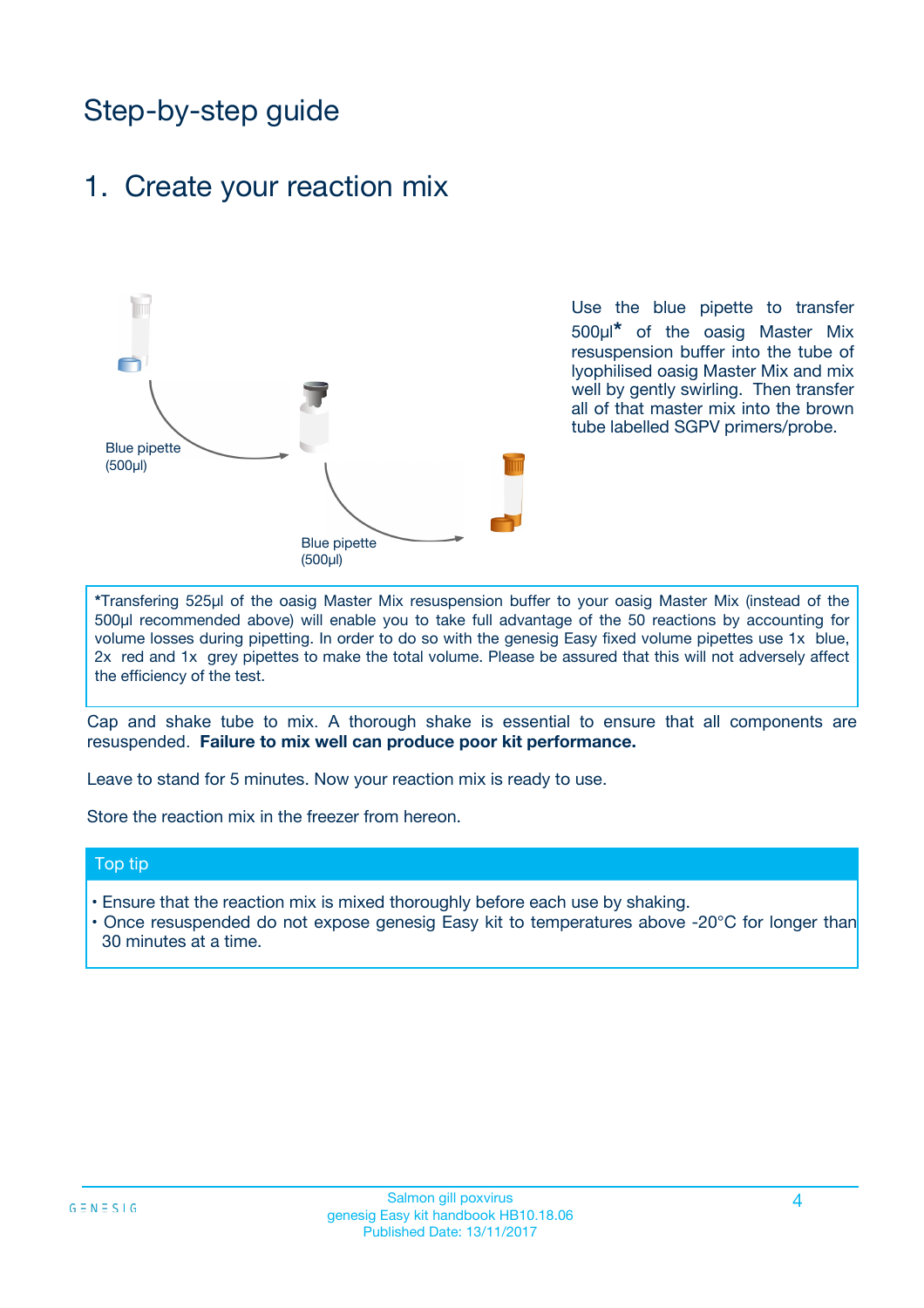# 2. Internal extraction control



Use the blue pipette to transfer 1000µl (2 x 500µl) of template preparation buffer into the Internal Extraction Control DNA tube. Cap and shake tube to mix.

Your kit contains Internal Extraction Control DNA. This is added to your biological sample at the beginning of the DNA extraction process. It is extracted along with the DNA from your target of interest. The q16 will detect the presence of this Internal Extraction Control DNA at the same time as your target. This is the ideal way to show that your DNA extraction process has been successful.

#### **If you are using an alternative extraction kit:**

Use the red pipette to transfer 10µl of Internal Extraction Control DNA to your sample **after** the lysis buffer has been added then follow the rest of the extraction protocol.

#### **If you are using samples that have already been extracted:**

Use the grey pipette to transfer 5µl of Internal Extraction Control DNA to your extracted sample.

## 3. Add reaction mix to all reaction tubes



For every reaction to be run, use the red pipette to add 10µl of your SGPV reaction mix to every tube.

### Top tip

- Always pipette the reaction mix directly into the bottom of the tube.
- You can label the tube lids to aid your reaction setup but avoid labelling tube sides.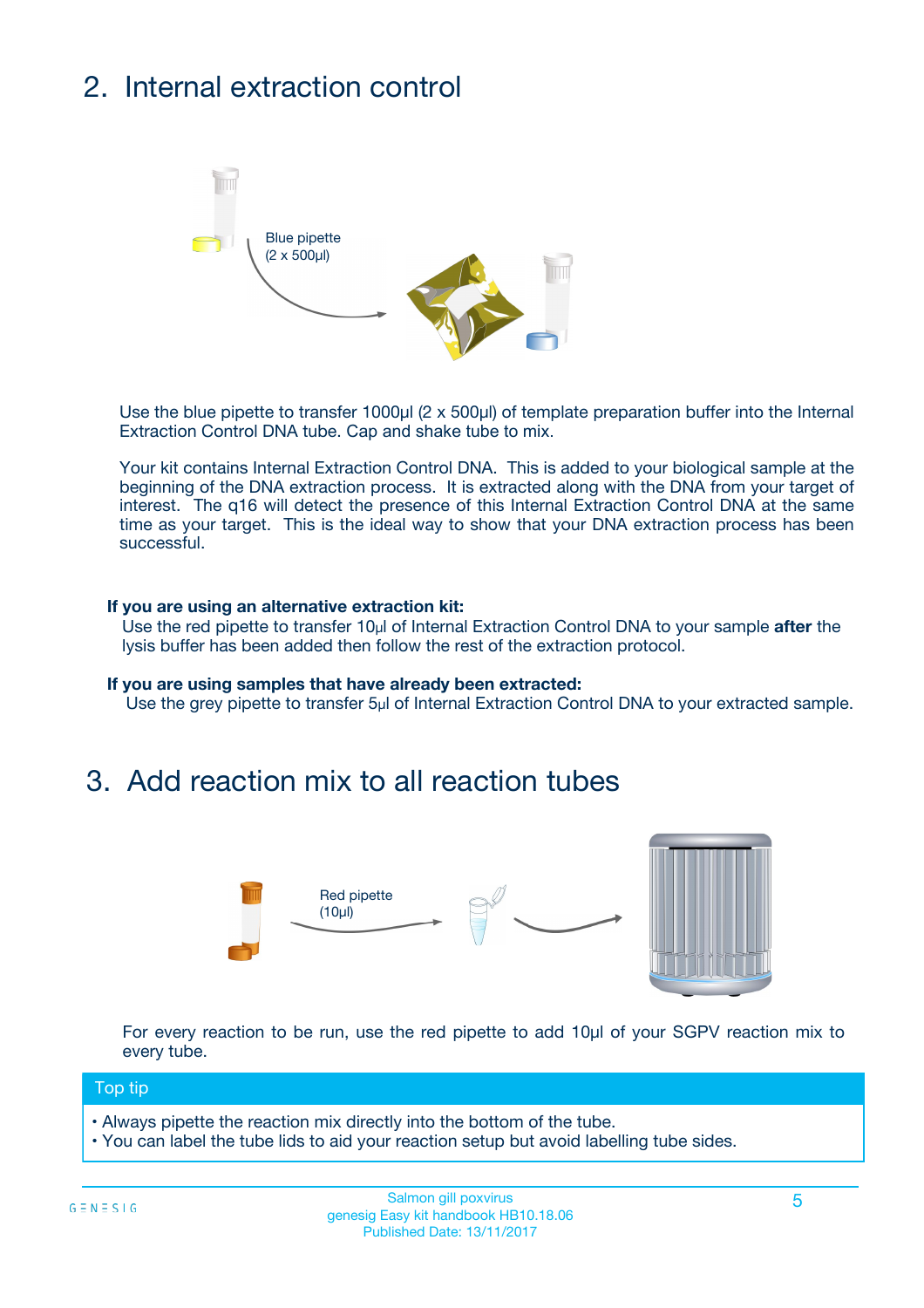## 4. Negative control



For each test you will require a negative control. Instead of DNA, water is used. This sample should typically prove negative thus proving that all of your positive samples really are positive.

To create a negative control reaction simply use the red pipette to add 10µl of the water to the required reaction tubes. Close these tubes after adding the water.

Because some genesig kit targets are common in the environment you may occasionally see a "late" signal in the negative control. The q16 software will take this into account accordingly.

## Top tip

**•** Always add the water to the side of the tube to reduce the introduction of bubbles.

## 5. Set up a test



For each sample you wish to analyse, use the red pipette to add 10µl of your DNA sample to the required reaction tubes. Close these tubes after adding the sample. Always change pipette tips between samples.

### Top tip

**•** Always add the DNA sample to the side of the tube to reduce the introduction of bubbles.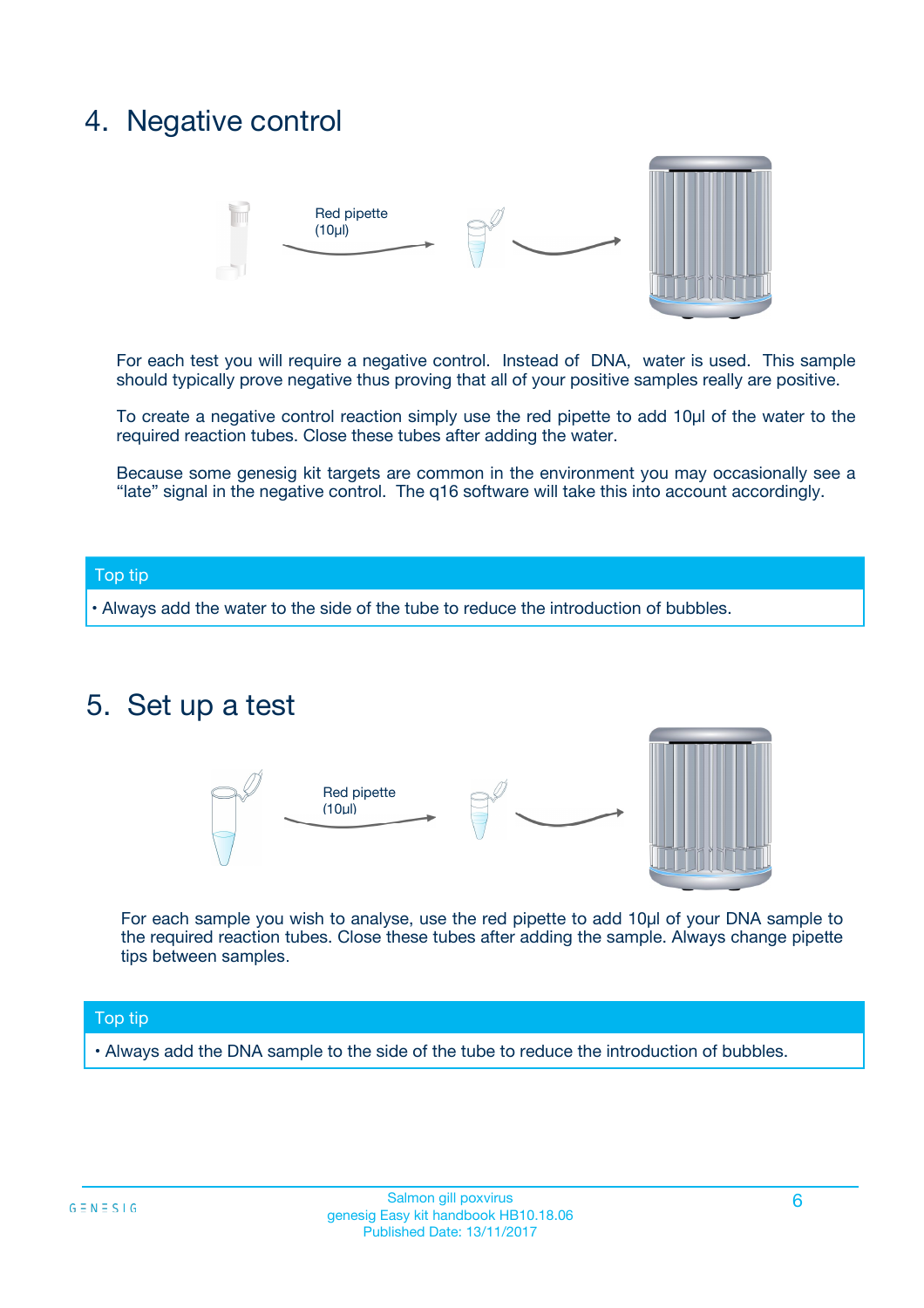## 6. Positive control



Use the blue pipette to transfer 1000µl (2 x 500µl) of template preparation buffer into the positive control template tube. Cap and shake tube to mix.

Each time you run a test you will require a positive control. This is a small portion of DNA from your target of interest. It serves two purposes:

1. It will always test positive so it shows that everything is working as it should be.

2. The q16 software knows how much DNA is present in the positive control. So it can automatically compare your sample of interest with the positive control to calculate the amount of target DNA in your sample.

To create a positive control reaction, simply use 10µl of the positive control instead of your DNA sample.



Take great care when setting up your positive control. The positive control template has the potential to give you a false positive signal in your other samples. Set positive controls up last after all other sample tubes are closed. Always change pipette tips between samples. You may even choose to set up positive controls in a separate room.

### Top tip

**•** Always add the positive control to the side of the tube to reduce the introduction of bubbles.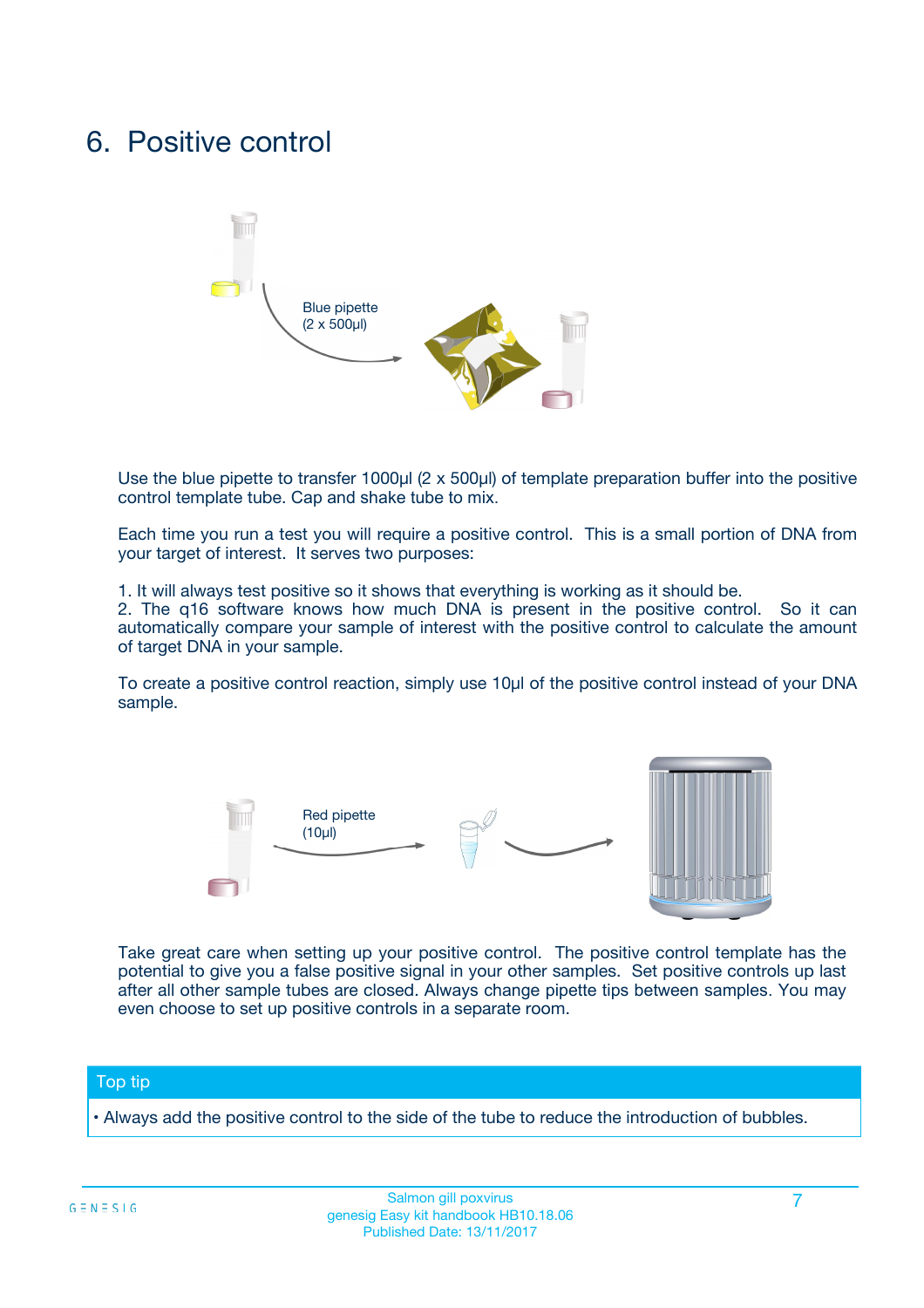# 7. Running the test

Place the tubes into the correct positions in your q16 as defined by the software, this may include positioning of empty tubes to ensure that the q16 lid is balanced. The run can then be started.

| genesig q16 PCR software - 1.2                        |                                                         | $\Box$                                                                                      |
|-------------------------------------------------------|---------------------------------------------------------|---------------------------------------------------------------------------------------------|
| <b>Open Experiments:</b><br>Unsaved (New Experiment 2 | <b>B</b> Open<br>$\Box$ New<br>$\overline{\phantom{a}}$ | Save<br>Save As<br>$G \equiv N \equiv S \mid G$<br><b>C</b> Close<br><b>X</b> Configuration |
| <b>Setup</b><br><b>Results</b><br><b>Stages:</b>      |                                                         |                                                                                             |
| <b>Notes</b>                                          | <b>Samples</b>                                          | <b>Tests</b>                                                                                |
| <b>Name and Details</b>                               | Color<br>Name                                           | Note<br>Note<br>Color<br>Name                                                               |
| New Experiment 2017-10-26 11:06                       | Sample 1                                                | $-$<br>علي<br>Test 1                                                                        |
| Kit type: genesig® Easy Target Detection kit          | Sample 2                                                |                                                                                             |
| Instrument Id.:                                       | Sample 3                                                | $\qquad \qquad \blacksquare$<br>$\qquad \qquad \blacksquare$                                |
| <b>Run Completion Time:</b><br><b>Notes</b>           | Sample 4                                                |                                                                                             |
|                                                       | Sample 5<br>$\blacktriangle$                            | $\triangle$<br>♠<br>⊕<br>⊕                                                                  |
| <b>Well Contents</b>                                  | $\overline{\mathbf{v}}$                                 | Run                                                                                         |
| Pos.<br>Test                                          | Sample                                                  | <b>Run Status</b>                                                                           |
| Test 1<br>$\overline{1}$                              | <b>Negative Control</b>                                 | A                                                                                           |
| $\overline{2}$<br>Test 1                              | Positive Control                                        |                                                                                             |
| $\overline{\mathbf{3}}$<br>Test 1                     | Sample 1                                                | Show full log                                                                               |
| Test 1<br>$\overline{4}$                              | Sample 2                                                |                                                                                             |
| 5<br>Test 1                                           | Sample 3                                                | <b>Run Control</b>                                                                          |
| 6<br>Test 1                                           | Sample 4                                                |                                                                                             |
| $\overline{7}$<br>Test 1                              | Sample 5                                                |                                                                                             |
| 8                                                     |                                                         | $\triangleright$ Start Run<br>Abort Run                                                     |
|                                                       | <b>JOD FURTY TUDE TO BUILDED IN</b>                     | v                                                                                           |

## Top tip

- Before loading tubes into the q16, check for bubbles! Flick the bottom of the tubes to remove any bubbles that may have formed during the test setup.
- Apply centrifugal force with a sharp wrist action to ensure all solution is at the bottom of the reaction tube.
- When repeating a test you can use a previous file as a template by clicking 'open' then selecting File name > Files of Type > Experiment file as template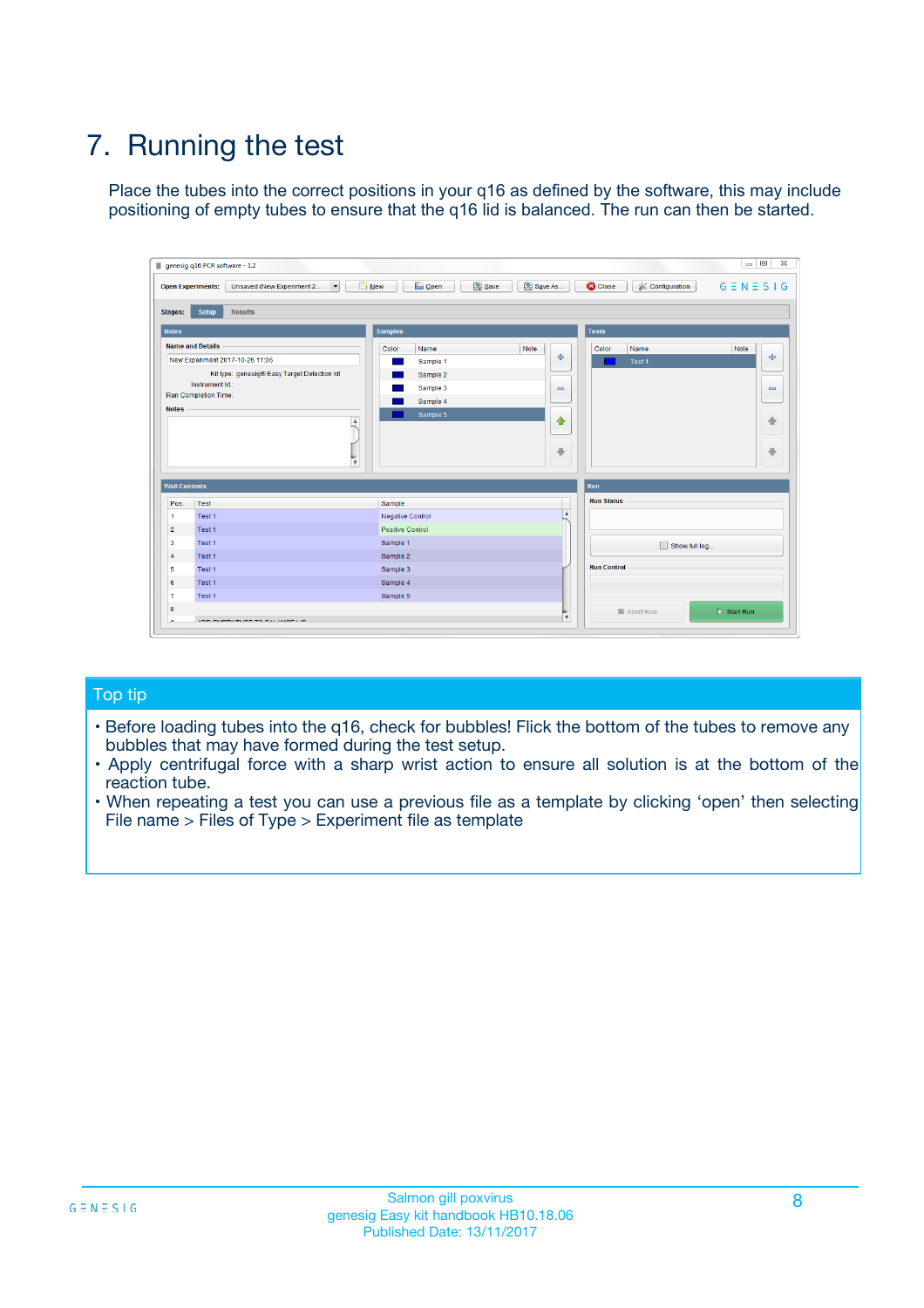## What do my results mean?

Analysis of your data is carried out automatically by the genesig q16. The following information is designed to help you fully understand a result or to troubleshoot:

## "Positive"

## **Explanation**

Your sample has produced a positive result. Your target of interest is present and you can use the reported quantity.

## "Negative"

## **Explanation**

Your sample has produced a negative result. The target is not present in your sample.

## "Test contaminated"

## **Explanation**

The Negative Control should be completely free of any DNA. If you see this error message it means that at some point during the setup, the Negative Control has been contaminated with DNA and has given a positive signal. This contamination has invalidated the test. The Positive Control and your test samples are both possible sources of contaminating DNA. The genesig q16 reaction tubes from previous runs will also contain very high amounts of DNA so it is important that these are carefully disposed of after the run is completed and NEVER OPENED. It may be the case that your kits have become contaminated which will lead to the same problem occurring repeatedly.

### **Solutions**

1. Clean your working area using a commercial DNA remover solution to ensure the area is DNA free at the start of your run and re-run the test

2. If the problem persists then the kit has become contaminated and it will have to be discarded and replaced with a new kit. When you open the new kit, run a simple test to show that changing the kit has solved the problem. Prepare a test which includes only the Positive Control, the Negative Control and one 'mock sample'. For the 'mock sample' add water instead of any sample DNA. The result for the Negative Control and the mock sample should be negative indicating that contamination is no longer present.

### **Preventive action**

An ideal lab set-up has a 'Clean area' where the test reagents are prepared and a 'sample area' where DNA samples and the Positive Control template are handled. The best workflow involves setting up all the test components (excluding the positive control template) in the clean area and then moving the tests to the sample area for sample and Positive Control addition. If this method is followed then the kit components are always kept away from possible sources of contamination. For extra security the Negative Control can be completely prepared and sealed in the clean area. All work areas should be decontaminated regularly with DNA remover.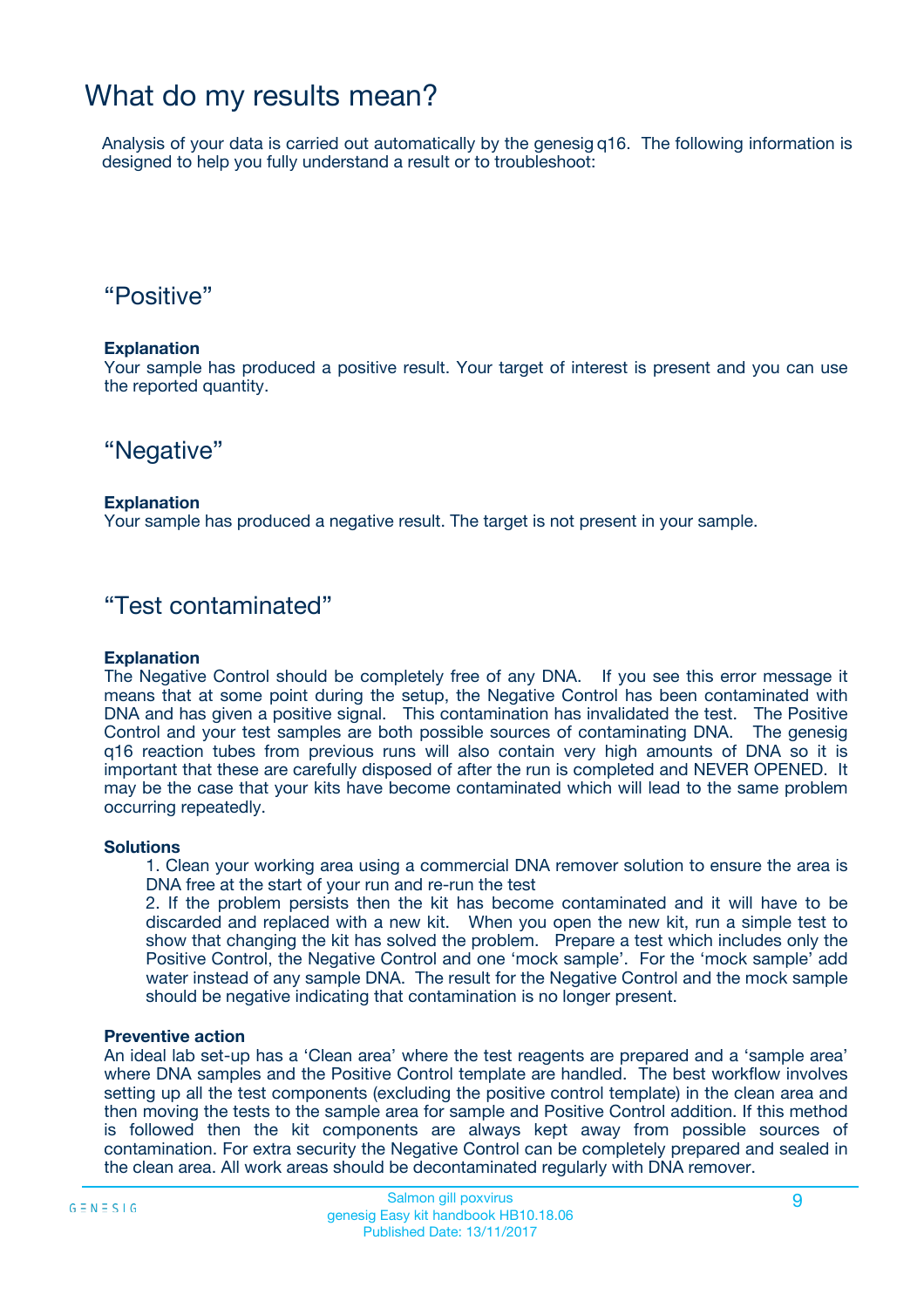## "Sample preparation failed"

## **Explanation**

The test has failed because the quality of the sample was not high enough. The Internal Extraction Control component identifies whether the sample has been prepared correctly and is of suitable quality. This error message means that this quality control test has failed and the sample quality is not high enough for analysis.

#### **Solutions**

1. Check the sample preparation protocol for any user errors then repeat.

2. Poor quality samples can result from overloading the sample preparation protocol with too much starting material. Try reducing the amount of starting material then repeat.

3. Failing to add the Internal extraction Control DNA to your sample during the sample preparation protocol can also lead to a reported result of "sample preparation failed". Ensure that this step has not been overlooked or forgotten. If your samples are derived from an archive store or from a process separate from your genesig Easy extraction kit; you must add 5µl of Internal Extraction Control DNA into each 0.5ml of your sample to make it suitable for use on the q16.

## "Positive result, poor quality sample"

### **Explanation**

The test is positive so if you are only interested in obtaining a 'present or absent' answer for your sample then your result is reliable. However, the test contains an Internal Extraction Control component that identifies if the sample is of high quality. This quality control test has failed and the sample is not therefore of high enough quality to accurately calculate the exact copy number of DNA present. If you require quantitative information for your sample then proceed with the solutions below.

### **Solution**

For appropriate solutions, read the "Sample preparation failed" section of this handbook.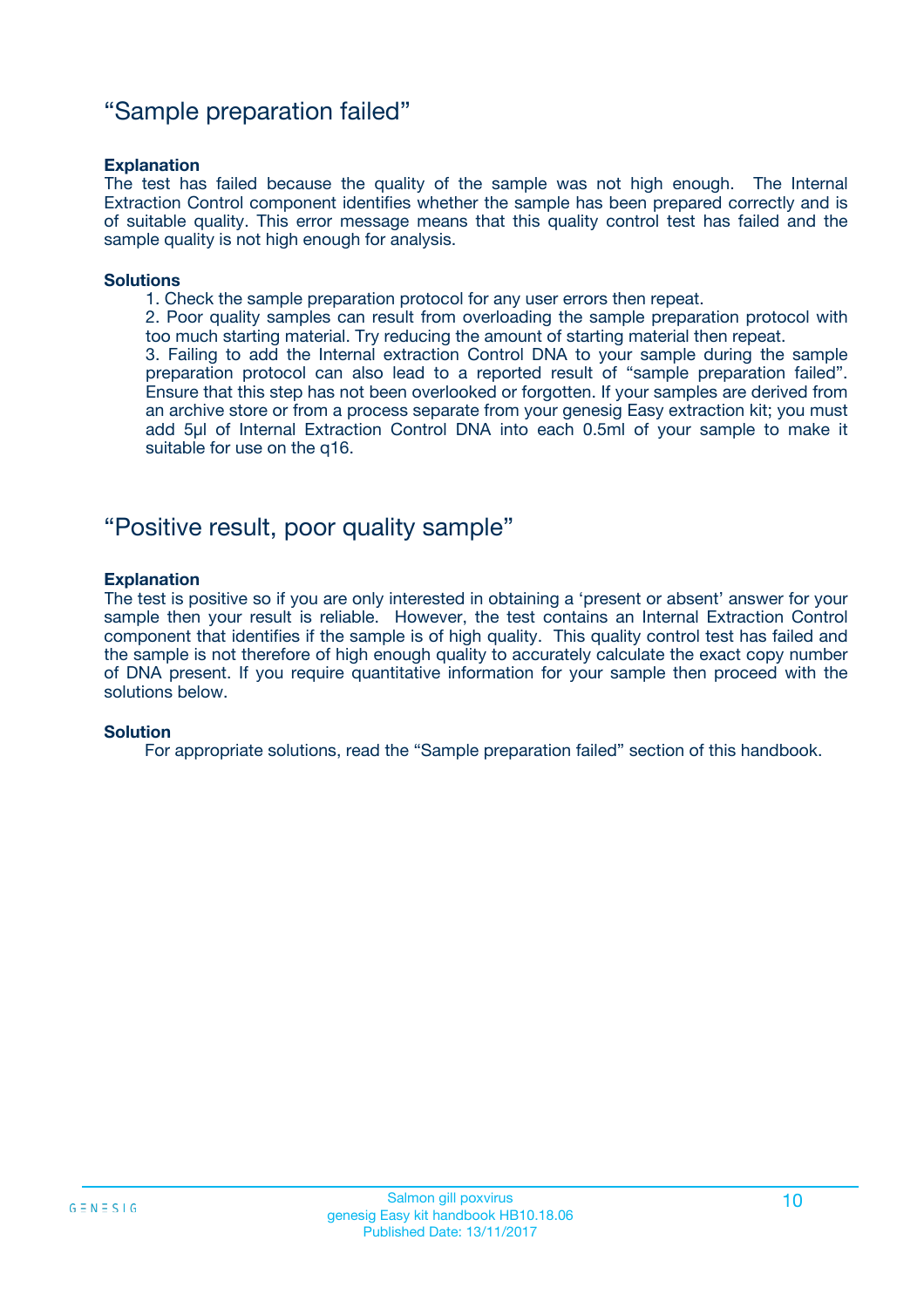## "Test failed"

## **Explanation**

The test has failed because the Positive Control has not worked. The Positive Control is present to show that all aspects of the test are working correctly together. When this control test fails, the test as a whole is invalidated. This finding indicates that a problem has occurred in the reaction set-up part of the experiment and has nothing to do with sample preparation.

## **Solutions**

- 1. Check the entire workflow and test set-up to look for any user errors, then repeat the test e.g. have the right colour pipettes and solutions been used with the correct tubes?
- 2. Ensure the positive and negative controls are inserted into the correct wells of your q16.

3. A component of the test may have 'gone off' due to handing errors, incorrect storage or exceeding the shelf life. When you open a new kit, run a simple test to show that changing the kit has solved the problem. Prepare a test which includes only the Positive Control, the Negative Control and one 'mock sample'. For the 'mock sample' add internal control template instead of any sample DNA. If the Positive Control works, the mock sample will now be called as a negative result.

## "Test failed and is contaminated"

## **Explanation**

The Positive Control is indicating test failure, and the Negative Control is indicating test contamination. Please read the "Test Failed" and "Test contamination" sections of this technical support handbook for a further explanation.

### **Solution**

For appropriate solutions, read both the "Test failed" and "Test contaminated" sections of this handbook.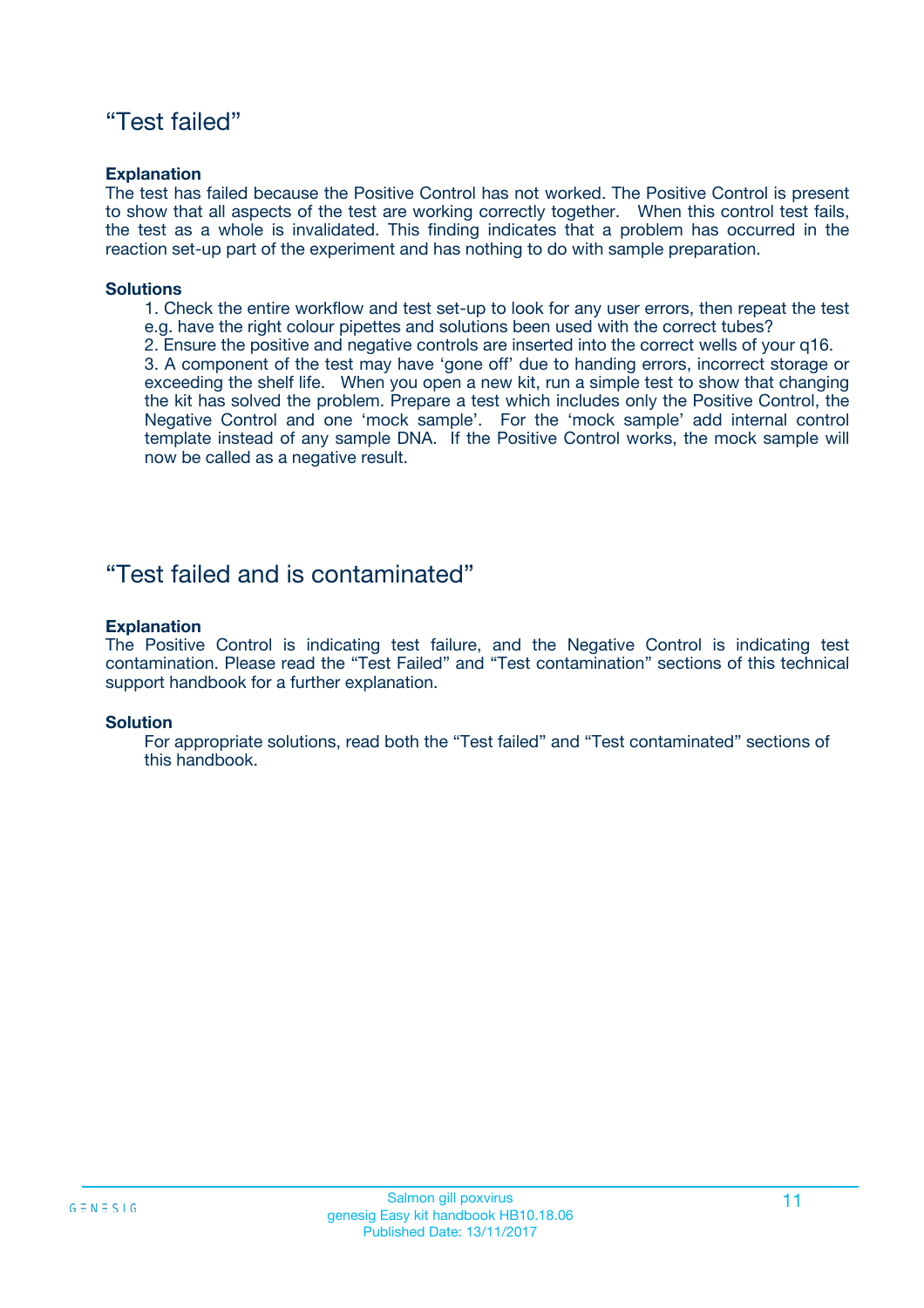# Salmon gill poxvirus

Poxviridae are a family of viruses, of which Salmon Gill Poxvirus (SGPV) appears to be the earliest branch in the subfamily Chordopoxvirinae. Poxvirus viral particles are usually enveloped, and can vary in shape from cuboid to more rounded and oval. The virion is extremely large compared to other viruses with a diameter of around 200nm and length of 300m. Additionally, the genome exists as a single, linear, double-stranded piece of DNA.

Species that have been affected by this disease include farmed koi carp, ayu and Atlantic salmon where viral particles can be found in the gills. Method of transmission is thought to be contact based with spreading caused by lysis of infected cells and release of mature virions which then attach and fuse with healthy cell membranes. Salmon Gill Poxvirus has been observed to cause lethargy, respiratory distress and mortality in the fish species it affects. Usually, this is caused by blocking of gas exchange in the gill by adherence of respiratory lamellae and proliferation of epithelial cells obstructing respiratory surfaces.

Aquaculture is important source of food in the global market and diseases such as SGPV can seriously impact production. Fast and accurate identification using methods such as real-time PCR are key in controlling disease in fish farms as well as spread to the wild population.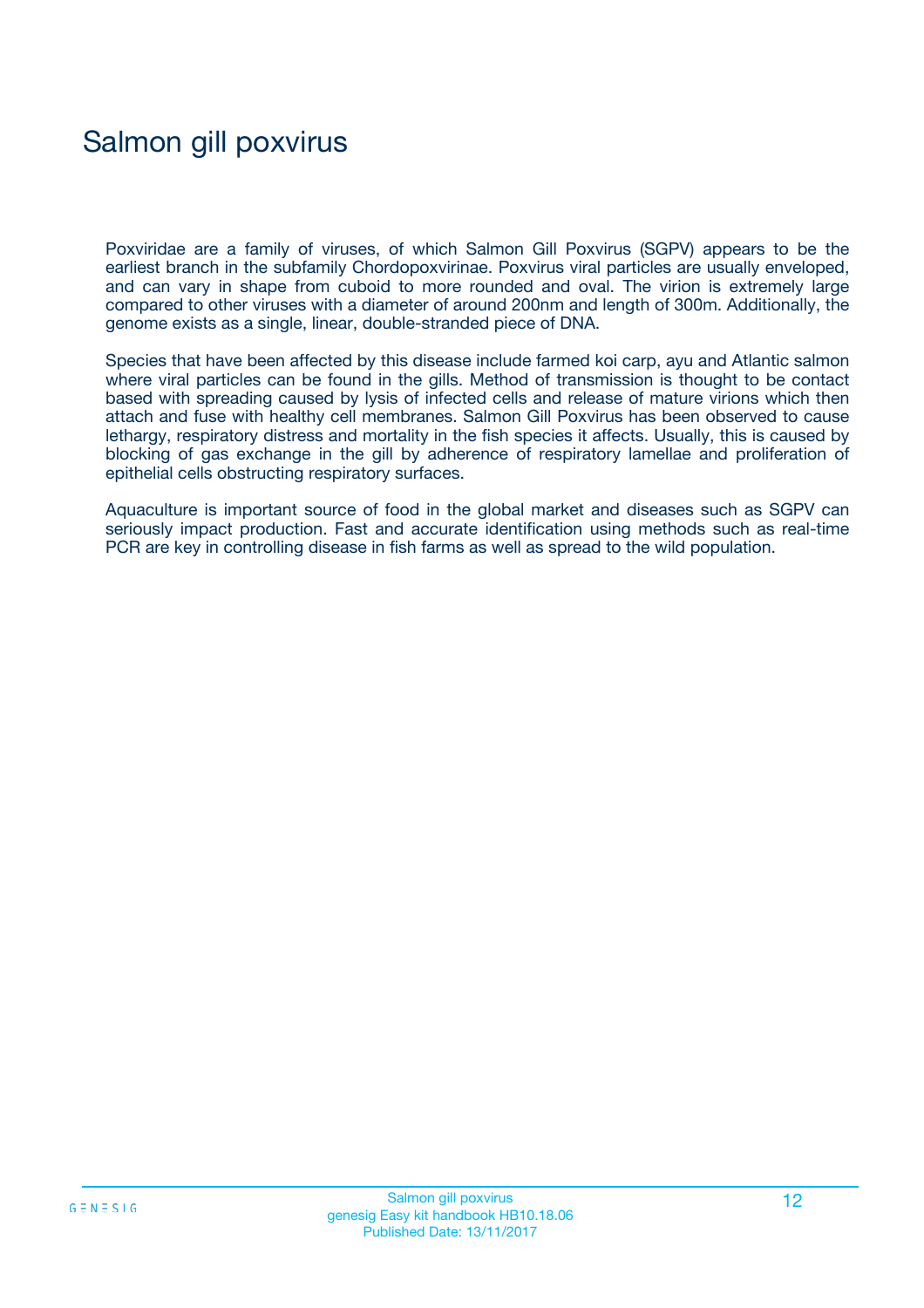# **Specificity**

The Primerdesign genesig Kit for Salmon gill poxvirus (SGPV) genomes is designed for the in vitro quantification of SGPV genomes. The kit is designed to have the broadest detection profile possible whilst remaining specific to the SGPV genome.

The primers and probe sequences in this kit have 100% homology with a broad range of SGPV sequences based on a comprehensive bioinformatics analysis.

If you require further information, or have a specific question about the detection profile of this kit then please send an e.mail to enquiry@primerdesign.co.uk and our bioinformatics team will answer your question.